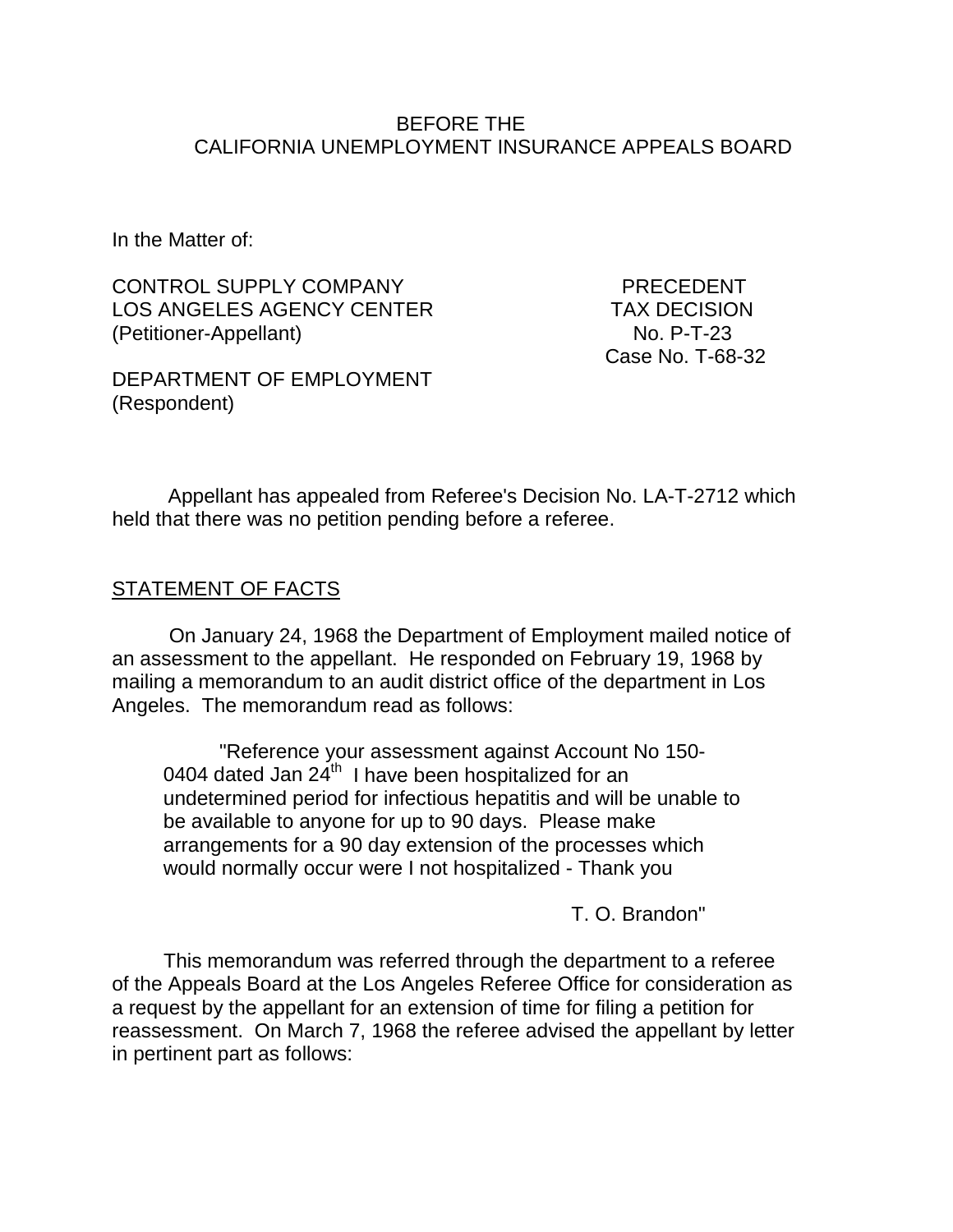"The referee office does not have the authority to grant the extension you requested. Under section 1133 of the Unemployment Insurance Code a petition for reassessment must be filed within 30 days after service of the notice of the assessment, which in this case was on January 24, 1968. However, an addition of 30 days for filing may be granted on a showing of good cause.

"Since you are hospitalized you have shown good cause for an extension of 30 days for filing your petition. Accordingly, such petition must be filed on or before March 24, 1968 to be considered timely. Failure to comply will result in the assessment becoming final.

"The petition for reassessment may be filed by a letter setting forth, without elaboration, the reasons why you consider the assessment to be levied improperly."

On April 15, 1968 a referee issued the decision appealed from, holding that no petition had been filed within the period for petitioning as extended and that the assessment was final.

In his letter of appeal to us, the appellant states in part that:

" . . . Unfortunately I was in the County General Hospital with viral Hepetitus at the time I filed my informal appeal to the board. Since a case number and account number had been assigned by the board I assumed that my appeal had been received and that I would get a hearing. Your letter of March 7th indicated another 30 day extension of time could be had; unfortunately I did not need another 30 days since I was then out of the hospital and I assumed a date would now be set for my hearing because the case was on file."

The appellant does not otherwise identify the "informal appeal" to which he refers. The only communications that we or our referees have received from the appellant are the two referred to above and a letter postmarked June 16, 1968 formally requesting a jury trial in order that he may present in full his side of the case.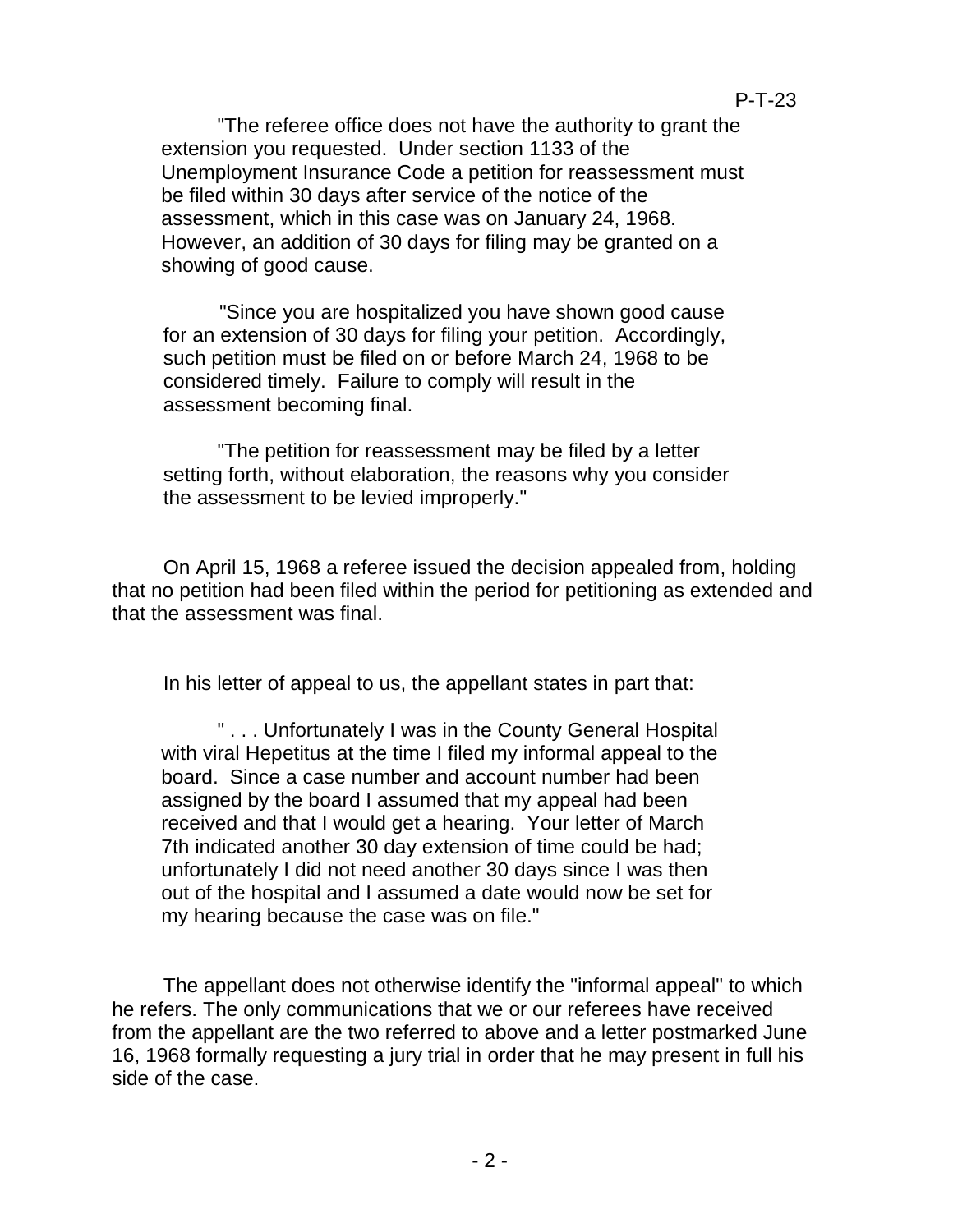The issues presented by this appeal are:

- 1. Whether a petition to a referee has been filed within the time limits prescribed by law;
- 2. If not, then whether the circumstances of this case present a basis for invoking an estoppel in appellant's favor against the assertion of these time limits;
- 3. If so, whether the appellant may have a jury trial in these administrative proceedings.

## REASONS FOR DECISION

The time within which a petition for reassessment may be filed is limited by Unemployment Insurance Code section 1133. In the absence of an extension granted by the referee upon a showing of good cause, such a petition must be filed within 30 days after service of the notice of assessment. The maximum extension of time which the referee can grant upon a showing of good cause is an additional period of 30 days.

These, of course, are all legal periods of time which must be computed in accordance with the provisions of Government Code section 6800 which provides that:

"The time in which any act provided by law is to be done is computed by excluding the first day, and including the last, unless the last day is a holiday, and then it is also excluded."

Moreover, these periods of time must be extended in accordance with other appropriate provisions of law. Among these we are particularly concerned here with Government Code sections 6700 and 6707, and Code of Civil Procedure section 1013.

Government Code section 6700 sets forth the days that are legal holidays in California. Among others these include February 12 and February 22, and also every Sunday. Government Code section 6707 provides that when the last day for the filing of any instrument or other document with a state agency falls upon a Saturday or a holiday, such act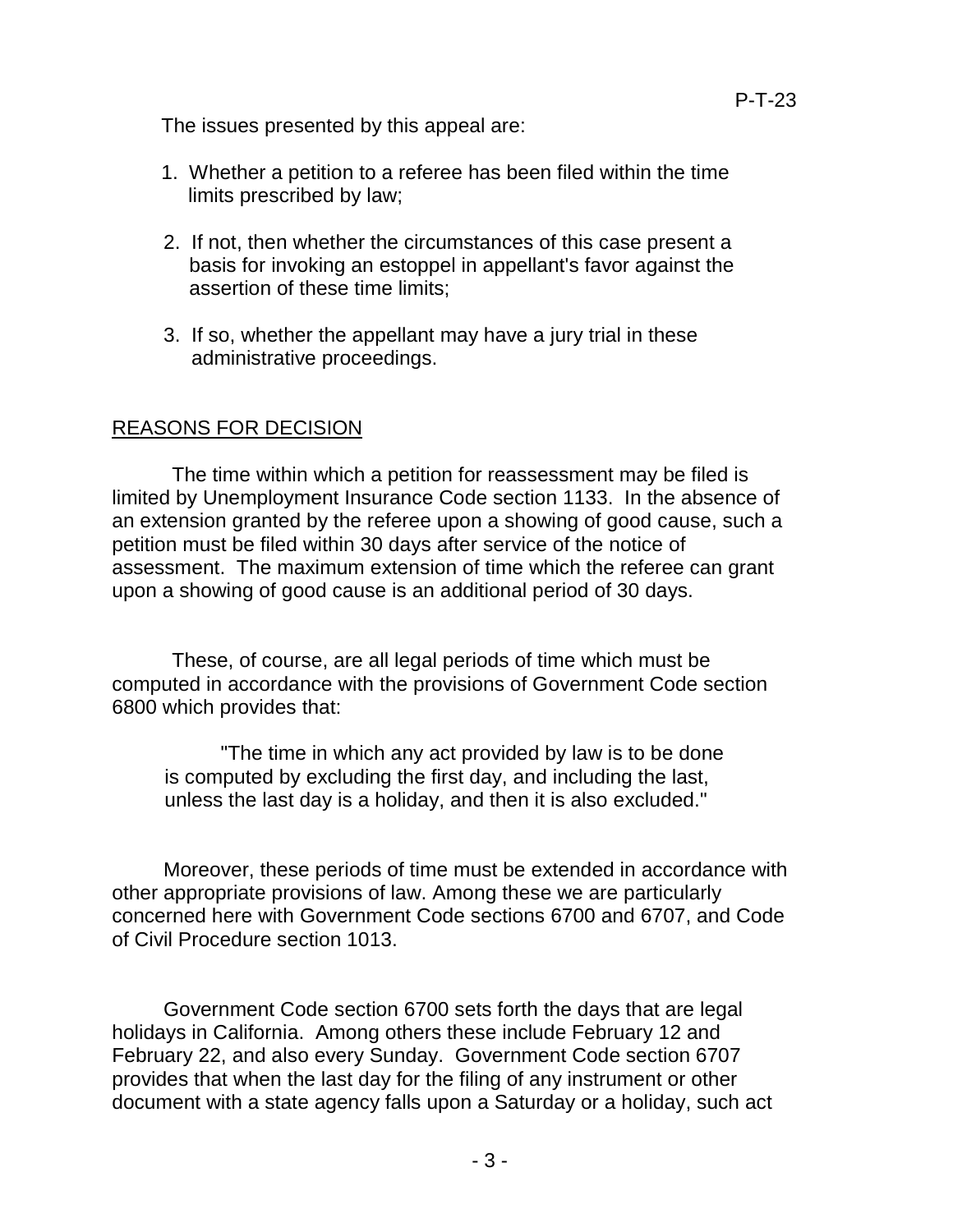may be performed upon the next business day with the same effect as if it had been performed on the day appointed.

Unemployment Insurance Code section 1131 requires that the Director of Employment give written notice of the assessment to the employing unit against whom it is made. The director may delegate this duty to an officer or employee of the department in accordance with Unemployment Insurance Code section 311. When the notice provided by code section 1131 is served by mall, code section 1140 requires that the service must be made pursuant to Code of Civil Procedure section 1013. Therefore, in computing the filing period, due allowance must be made for the extension of time provided by that latter section. Pesce v. Department of Alcoholic Beverage Control (1958), 51 Cal. 2d 310, 33 P. 2d 15.

Under the provisions of Code of Civil Procedure section 1013 the service of a mailed notice is complete at the time of its deposit in a regularly maintained postal facility. If, thereafter, a right is to be exercised or an act is to be done, the time for exercising the right or performing the act is extended one day because of the mailing. Also, if the place of deposit and place of address are served by different post offices, the time is further extended one additional day for every full 100 miles of distance between these two places. The maximum extension of time, however, may not exceed 30 days in all.

There is no provision of law defining the order in which successive extensions should be applied when there are several that are applicable. Pursuing the policy of the law that favors disposition of a proceeding on its merits where possible, we apply successive extensions in the order that will provide the greatest permissible overall extension when a question of timeliness of filing is involved. Robinson v. Hiles (1953), 119 Cal. App. 2d 666 at page 673, 260 P. 2d 194 at page 198.

In the matter before us, notice of the assessment was mailed to the appellant on January 24, 1968. Under the provisions of Unemployment Insurance Code section 1140, as well as those of Code of Civil Procedure section 1013, this service of the notice was complete at the time of its deposit on that date in a regularly maintained postal facility. However,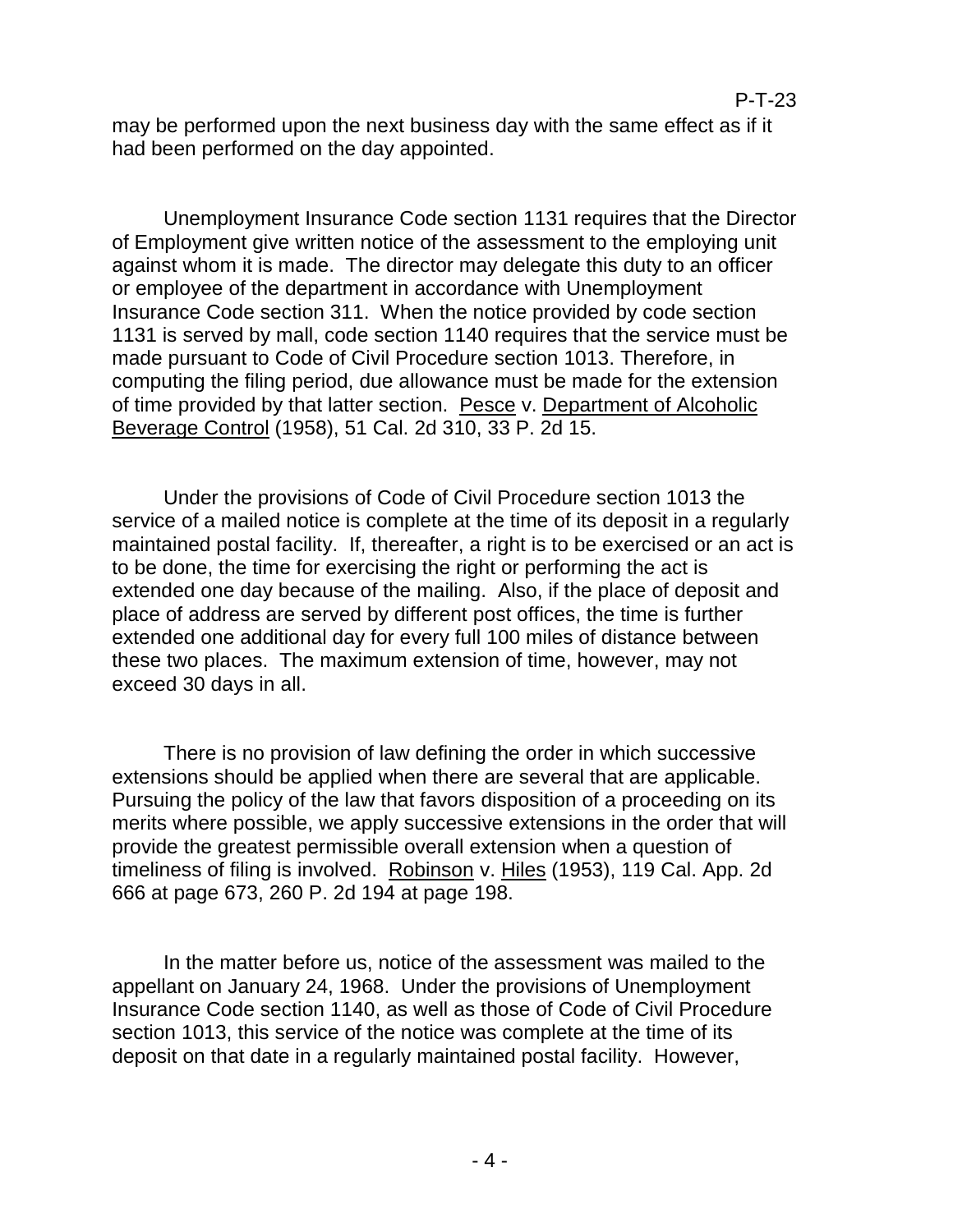under Government Code section 6800, that day is excluded from the count of 30 days within which a petition to a referee may be filed as a matter of right.

Commencing the count then with the next day, January 25, 1968, as the first day, we proceed without excluding the two special holidays and four Sundays which came within the first 29 days. Accordingly, the thirtieth day that we count turns out to be Friday, February 23, 1968. Since that day is not a holiday, it becomes the last day of the period computed in accordance with Government Code section 6800.

Since notice of the assessment was served on the appellant by mail, we are required by Unemployment Insurance Code section 1140 to extend this filing period in the manner set forth in Code of Civil Procedure section 1013. So for the mailing, the period is extended one day to Saturday, February 24, 1968. No further extension can be given under this provision of law since there is no indication in the record that the place of deposit and place of address of the mailed notice of assessment were served by different post offices, or that if they were, that the two places were separated from each other by a full 100 miles or more of distance between them.

Since this last day of this extended filing period falls on a Saturday, the filing could have been made with the same effect on Monday, February 26, 1968, under the provisions of Government Code section 6707. Any filing beyond that date would have to be supported by an adequate explanation that would show good cause for the delay. However, when such an explanation is made, the referee then has authority under the provisions of Unemployment Insurance Code section 1133 to grant an additional 30 days (but no more) for the filing of a petition for reassessment.

The Unemployment Insurance Code does not define the term "good cause." The courts have held that it cannot be determined in the abstract, but depends largely upon the facts and circumstances of each case. Bartlett Hayward Company v. Industrial Accident Commission (1928), 203 Cal. 522 at page 532, 265 Pac. 195 at page 199; California Portland Cement Company v. California Unemployment Insurance Appeals Board (1960), 178 Cal. App. 2d 263 at page 274, 3 Cal. Rptr. 37 at page 44. It imports something more than a mere excuse. It must be a substantial reason that affords a legal excuse accompanied by that degree of diligence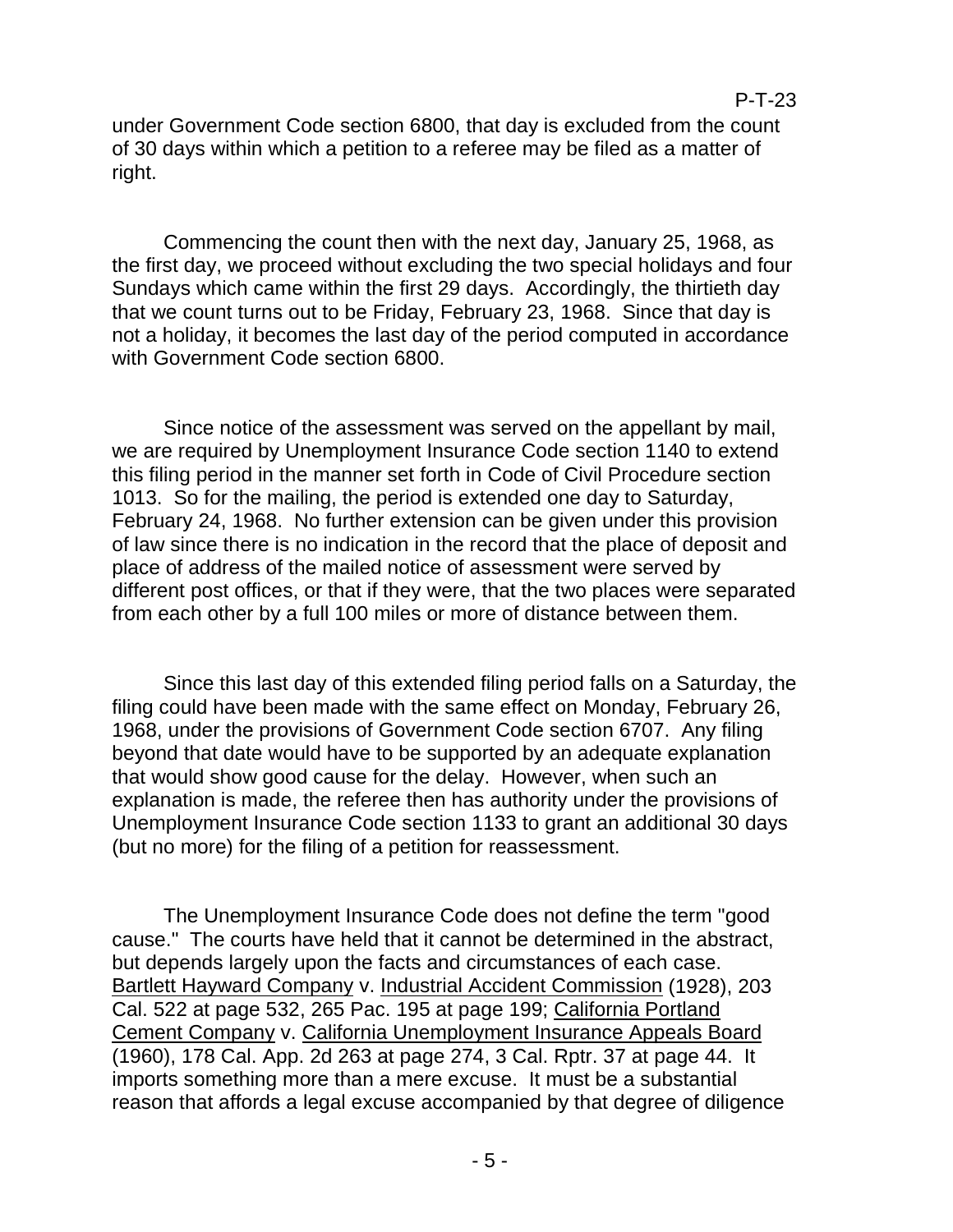which men of ordinary prudence would have used under similar circumstances. Zurich General Accident & Liability Insurance Company v. Kinsler (1938), 12 Cal. 2d 98 at page 102, 81 P. 2d 913 at page 915; Evelyn, Inc. v. California Employment Stabilization Commission (1957), 48 Cal. 2d 588 at page 591, 311 P. 2d 500 at page 502.

The appellant's confinement in a hospital with a serious infectious disease was a circumstance that the referee certainly could accept as good cause for delay by the appellant in filing a petition. Thus, the referee had authority to grant to appellant the maximum amount of additional time permitted by law for doing so. It appears to us that this is the intention expressed by the referee in his letter of March 7, 1968 to the appellant.

Accordingly, we may resume our count of days with Tuesday, February 27, 1968, as the first day of this additional period. In accordance with the statutory rules set forth above, the thirtieth day of this additional period becomes Wednesday, March 27, 1968. This then is the last day upon which the appellant could have filed a valid petition, unless some basis has been shown upon which an estoppel would arise in his favor against the application of the statutory time limitations in his situation.

First let us consider whether the appellant has filed a petition for reassessment within the statutory time. Appellant in his letter of appeal to us refers to having filed an informal one. A petition to a referee may be informal, but under the provisions of Title 22, California Administrative Code, section 5022, it is required to be in writing.

During the statutory filing period, there was only one written communication from the appellant. This was his memorandum postmarked February 19, 1968, which he sent to an audit district office of the department, and which that office referred on to the Appeals Division for consideration as a request for an extension of time within which to file a petition. We must examine this communication very carefully to see if it might, itself, be a petition.

This memorandum contains a reference to the assessment against account number 150-0404. It goes on to state that the appellant is ill and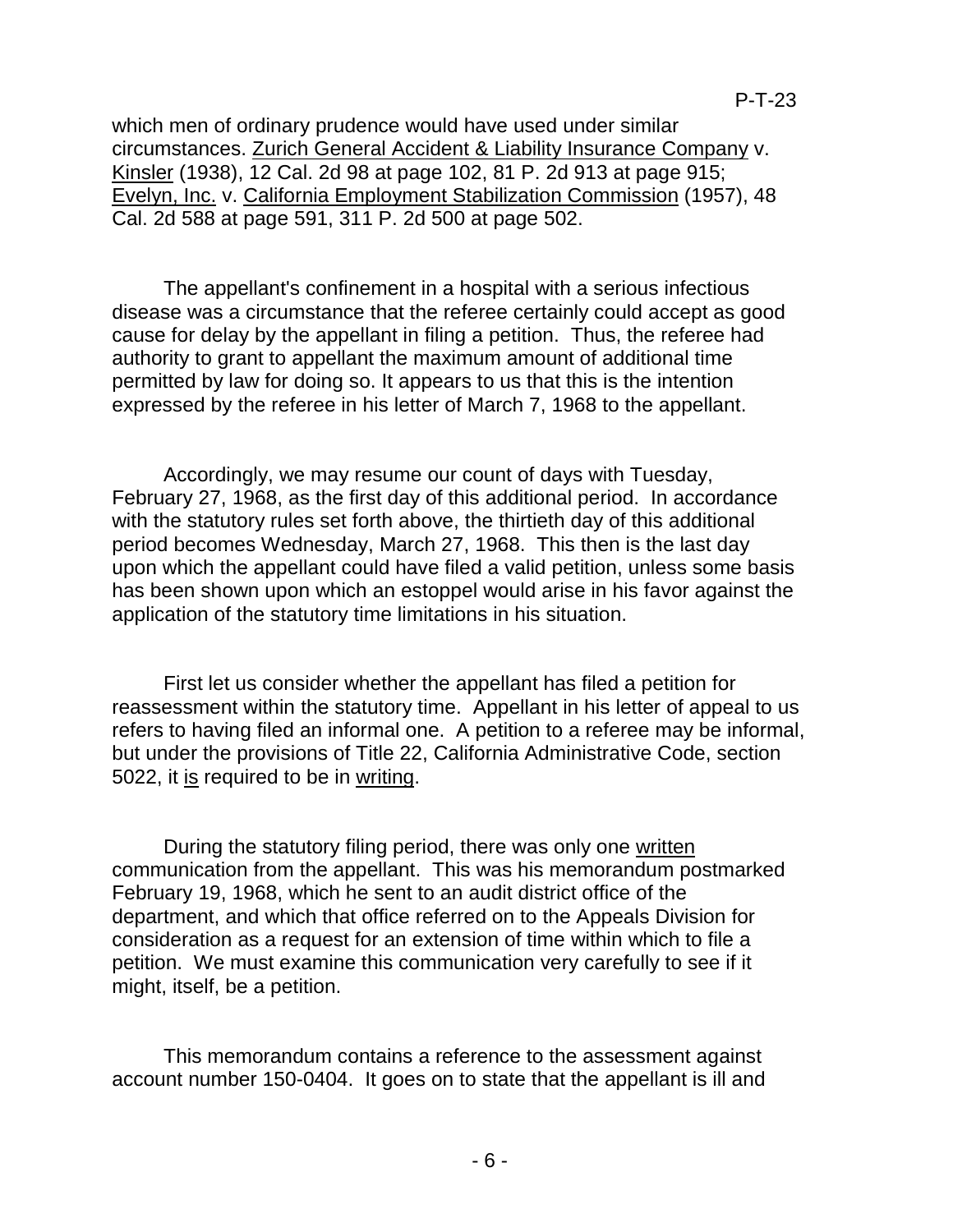# hospitalized, and unavailable for up to 90 days. The only request for relief is in the appellant's own words to:

"Please make arrangements for a 90 day extension of the processes which would normally occur were I not hospitalized"

There is no direct indication in the memorandum that it is intended to be a petition to a referee, nor is there any indirect indication to that effect, such as might arise out of an expression of dissatisfaction with the assessment, or some request for relief from it beyond mere delay. In fact, the direct request for delay is, itself, an indication that the memorandum is not a petition for reassessment, because as the appellant, himself, points out in his letter of appeal to us, if it were such, no delay would be needed. At the very minimum, something more is necessary beyond what is present. Standing alone, the memorandum is not sufficient to be characterized as a petition for reassessment. It is nothing more than a request for an extension of time within which to file such a petition, and it was appropriately processed as such.

This type of communication has to be distinguished from the type in which an attempt to petition is manifest in its contents, but there is a failure to include the grounds for doing so. In that situation, Title 22, California Administrative Code, section 5023, requires that the petitioner be notified of this failure and given ten days within which to file an amended petition. However, before opportunity can be accorded to amend a petition under this provision, there must first be some written communication, however informal, that can be characterized as a petition. That is what is lacking here.

There being no other written communication from the appellant during the statutory time period for filing a petition even as extended by a showing of good cause for delay, it is our conclusion that no petition for reassessment was filed by the appellant within the time allowed by law. We must next consider whether any basis has been shown upon which an estoppel might arise in favor of the appellant that would prevent the statutory time limits from being invoiced against him. In an appropriate case, estoppel relief is available independent of statutory provisions. La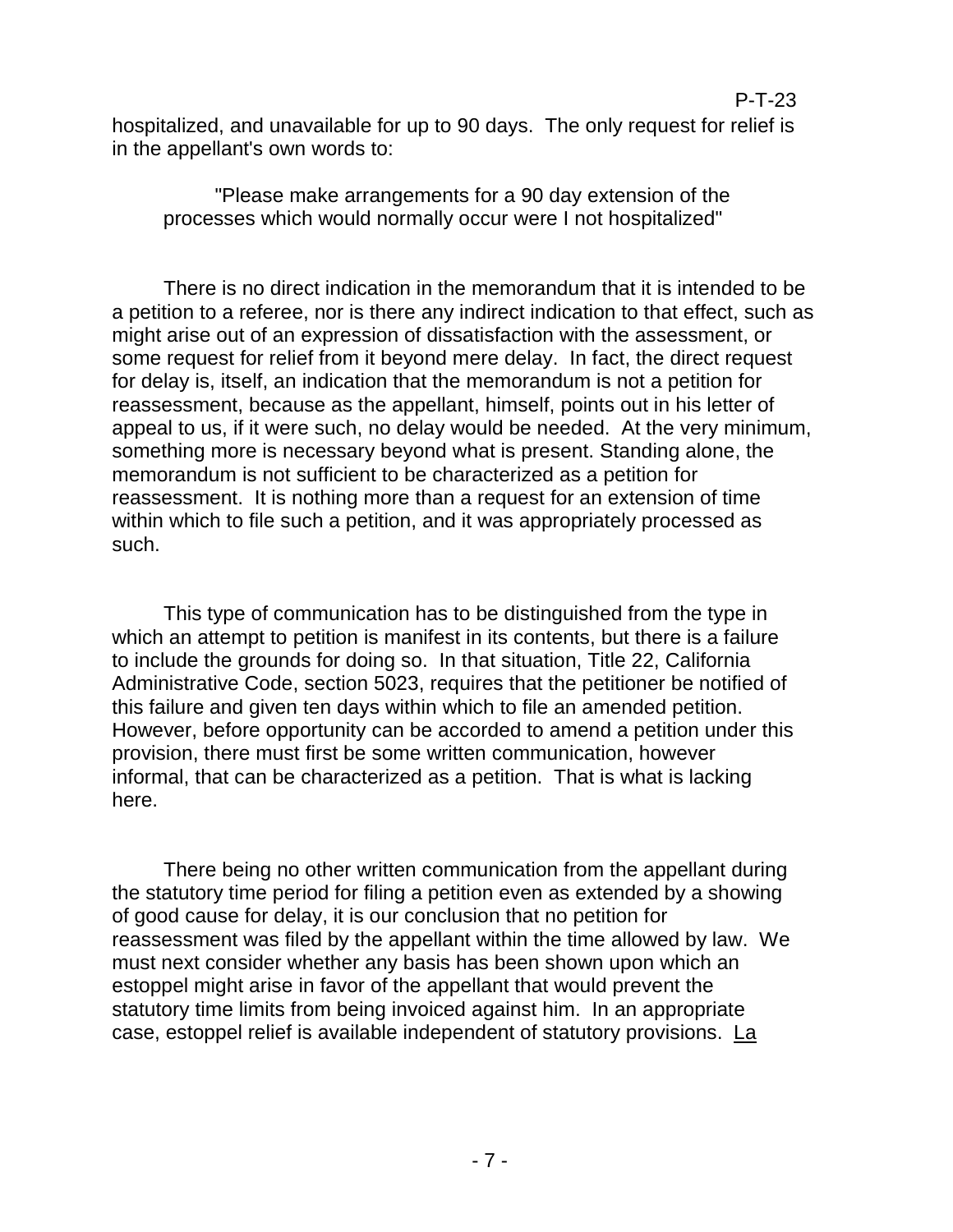Societe Francaise de Bienfaisance Mutuelle v. California Employment Commission (1943), 56 Cal. App. 2d 534 at page 551, 133 P. 2d 47 at page 55, certiorari denied by U. S. Supreme Court, 320 U.S. 736, 88 L. Ed. 436, 64 S. Ct. 35.

It is now well settled that estoppel will run against a governmental agency where justice and right require it. However, not every instance of an error by a governmental agency, nor every interpretation given to its advice or conduct is basis for an estoppel. It is the unusual case in which estoppel is found to exist. Holden v. California Employment Stabilization Commission (1950), 101 Cal. App. 2d 427 at pages 435 and 436, 225 P. 2d 634 at page 639; United States Fidelity and Guaranty Company v. State Board of Equalization (1956) 47 Cal. 2d 384 at pages 388 and 389, 303 P. 2d 1034 at page 1037.

In Driscoll v. City of Los Angeles (1967), 67 A.C. 295 at pages 303 and 304, 431 P. 2d 245 at page 250, 61 Cal. Rptr. 661 at page 666, the California Supreme Court said that, generally speaking, four elements must be present in order to apply the doctrine of estoppel:

- 1. The party to be estopped must be apprised of the facts;
- 2. He must intend that his conduct shall be acted upon, or must so act that the party asserting the estoppel had a right to believe it was as intended;
- 3. The other party must be ignorant of the true state of facts; and
- 4. He must rely upon the conduct to his injury.

There is a similar statement of the elements of estoppel in California Cigarette Concessions, Inc. v. City of Los Angeles (1960), 53 Cal. 2d 865 at page 869, 350 P. 2d 715 at page 718, 3 Cal. Rptr. 675 at page 678, and in a number of other cases.

Using this statement of estoppel elements as our guide, let us consider appellant's contention that;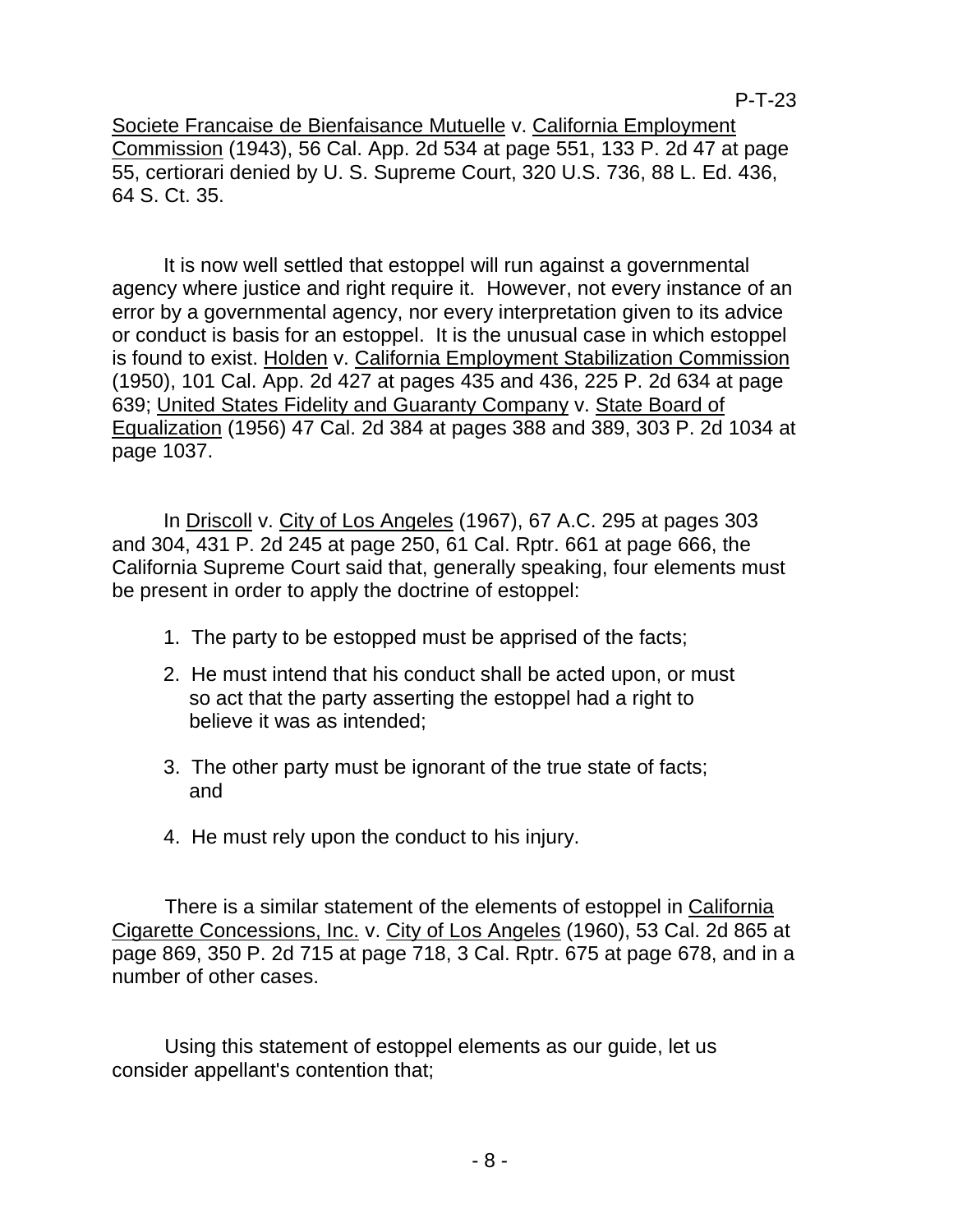"Since a case number and account number had been assigned by the board I assumed that my appeal had been received and that I would get a hearing."

It is apparent from the statement of estoppel elements that the mere assumption which appellant contends that he made from the assignment of an account number and a case number is not alone sufficient to serve as a basis for invoking an estoppel. Among other things, it will also have to appear that the assignment and use of a case number or an account number was conduct intended to indicate to appellant that a petition had been received from him and filed, or at least that appellant had a right to believe that it was conduct so intended.

The account number was the first in order. It was assigned by the department no later than January 24, 1968, and had been used in the notice of assessment which the department mailed to the appellant on that date. Appellant himself had also used the account number as a reference in his memorandum postmarked February 19, 1968. The previous use of the account number lends no support to the idea that its later use was intended to be an indication to appellant that a petition had been received from him and filed.

The case number was assigned by the referee office sometime after the receipt of appellant's memorandum. It was first made known to the appellant by its use (along with the account number) in the referee's letter of March 7, 1968. That letter was the only communication from a referee to the appellant during the statutory filing period.

Both numbers are set forth at the beginning of that letter as a reference in connection with its content. Then the referee begins his letter by explaining that he does not have authority to grant the extension requested. He goes on to acknowledge the existence of good cause for delay in filing a petition and grants appellant an extension of time for that purpose.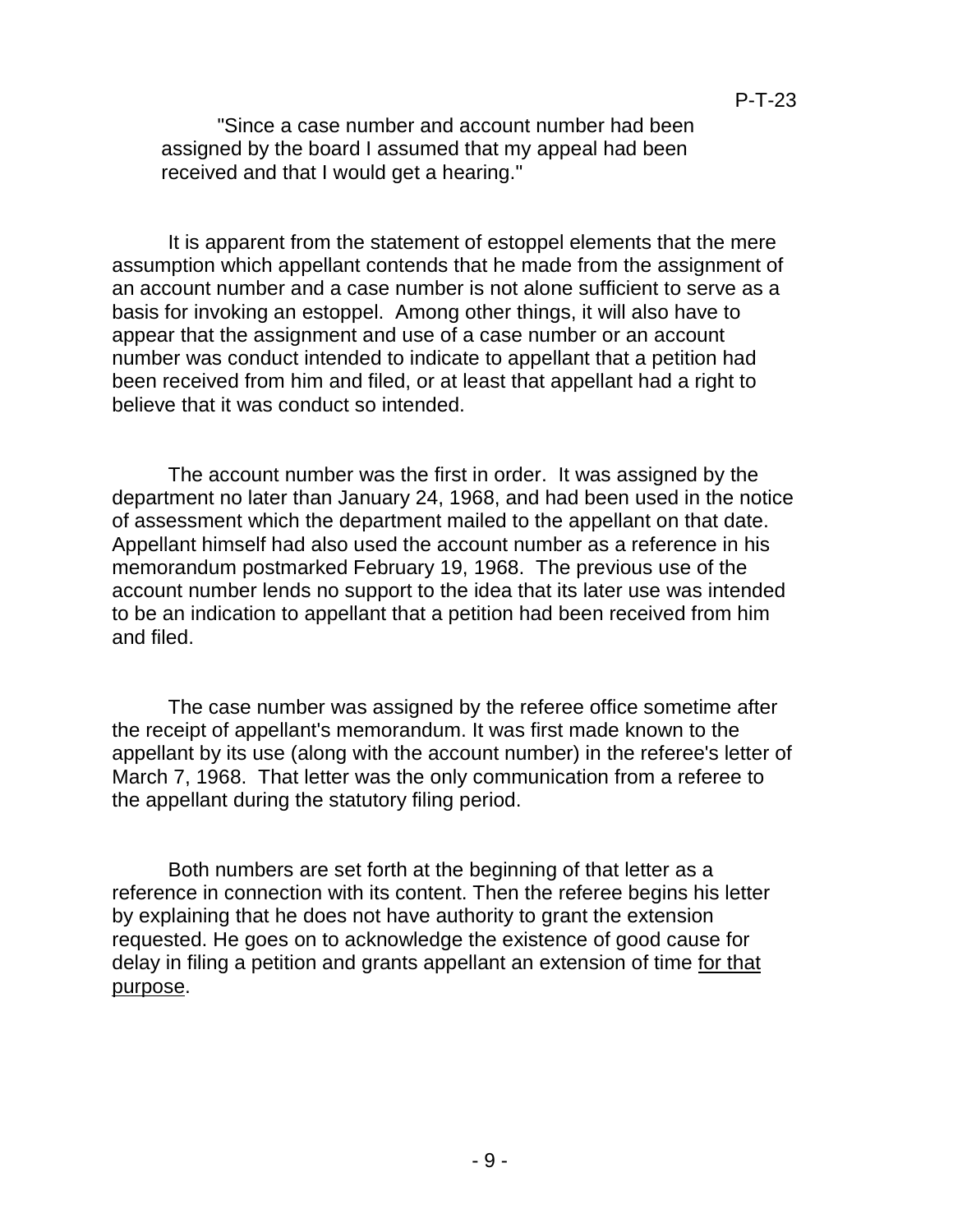The referee then proceeds to designate an exact future date on or before which a petition must be filed to be considered timely. He then states that:

"Failure to comply will result in the assessment becoming final."

Lastly, the referee points out that the petition may be filed by letter setting forth, without elaboration, the reasons why appellant considered the assessment improperly made.

The referee's explanation of what the appellant needed to do and by what **future** date in order to file a petition, and what would occur if this were not done, leaves no room for any inference that his reference to a case number and an account number was intended to indicate that a petition had already been received from the appellant and filed. Nor does it leave any room for any inference that the appellant's memorandum was then being accepted and filed as a petition. Appellant had no right to believe this to be the case. The assignment and use of the case number and account number have not been shown to be any basis for an estoppel in appellant's favor against invoking the statutory time limitations.

The referee did err by a few days in his statement of the calculation of the last day on which a petition might have been filed. However, to serve as a basis for invoking an estoppel, the appellant must have relied upon this erroneous statement to his injury. That he did not do so is indicated by appellant's letter of appeal to us in which he states that:

"I did not need another 30 days since I was then out of the hospital and I assumed a date would now be set for my hearing because the case was on file."

Under these circumstances the error in the statement of the final filing date is no basis for invoking an estoppel.

In a proceeding of this type, it would be most unusual in any event to invoke an estoppel against the operation of the statutory time limits. This is because there is still another administrative remedy available to the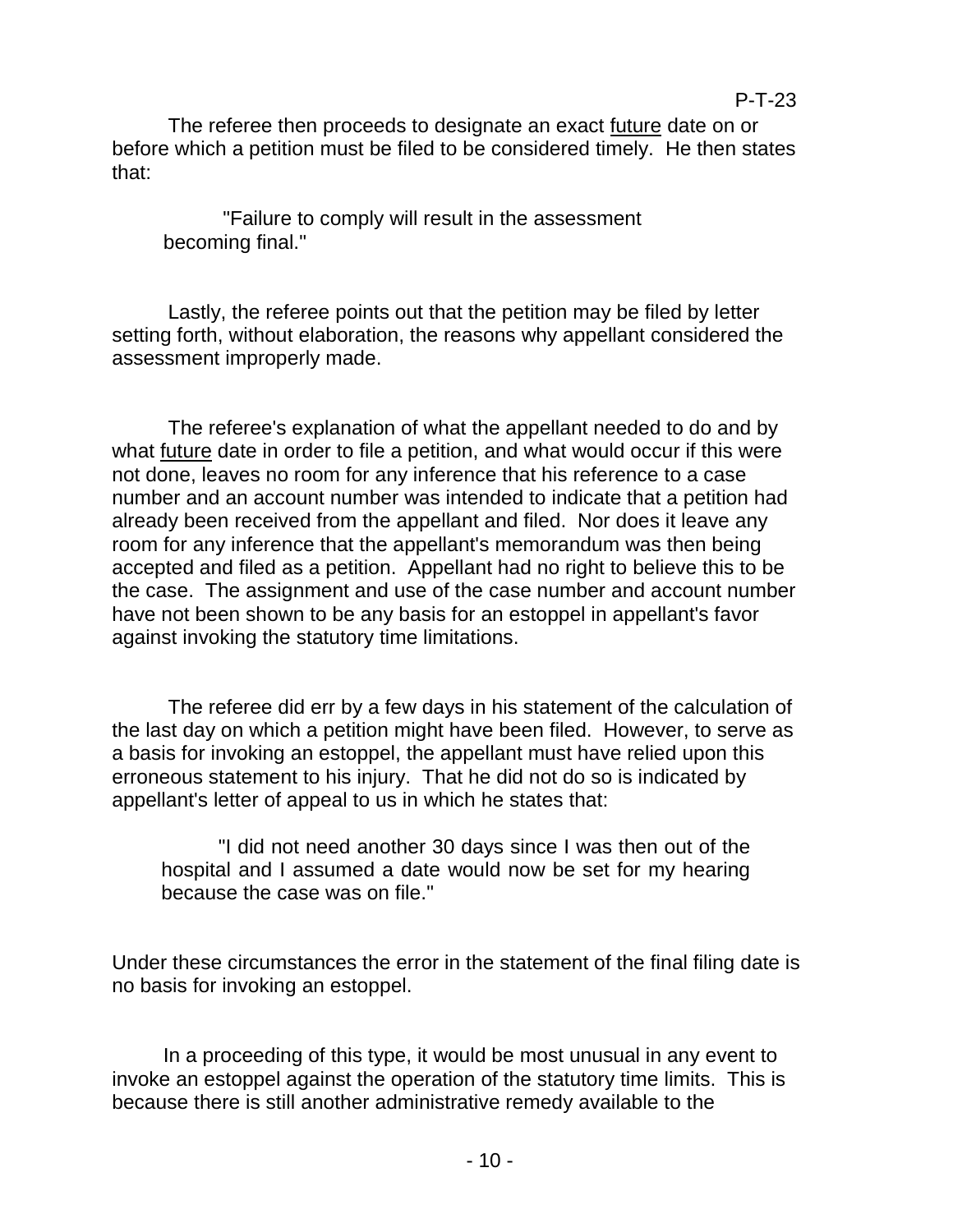appellant by which he may obtain a review of his grievances on their merits. By failing to file a petition for reassessment, the appellant has not lost all right to administrative review of his tax liability, but only the right to such a review before paying the department's tax demand.

A taxpayer who has been assessed under the provisions of the Unemployment Insurance Code has two administrative remedies that he may pursue. He may seek reassessment of the tax by filing a petition to a referee in accordance with the provisions of code section 1133. He may also, after paying the tax, seek the refund of any amount that he believes he should not have been required to pay.

These two remedies of reassessment and refund are generally found in most tax laws today. Historically, the refund remedy is the oldest. It had its origin in the principle of tax jurisprudence that when one disputes the sovereign's tax claim, he must pay before he argues. Reassessment came into being because of the sometimes harsh effects of the application of this principle. It permits the taxpayer to argue at the administrative adjudicatory level before he pays. If he chooses to do so, an assessed taxpayer may avail himself of both of these administrative remedies in sequence. However, it is not necessary for him to exhaust his reassessment remedy before pursuing appropriate refund proceedings, nor will the mere exhaustion of his reassessment remedy (without subsequent refund proceedings) be sufficient to enable him to seek a judicial review. Modern Barber Colleges, Inc. v. California Employment Stabilization Commission (1948), 31 Cal. 2d 720 at pages 722 and 723, 192 P. 2d 916 at pages 917 and 918. On the other hand, the mere exhaustion of his refund remedy (without prior reassessment proceedings) is sufficient to enable him to institute a suit for judicial review under code section 1182. Scripps Memorial Hospital, Inc. v. California Employment Commission (1944), 24 Cal. 2d 669 at pages 673 and 674, 151 P. 2d 109 at page 112, 155 A.L.R. 360 at page 364.

In order to pursue this latter remedy, the taxpayer, after paying the tax, must first file a timely claim for refund with the department itself in accordance with the provisions of Unemployment Insurance Code sections 1178 and 1179. If the department denies him the refund he seeks, he may then file a petition to a referee in accordance with the provisions of code section 1180. Ordinarily a referee has no authority to review a matter on a refund basis unless the taxpayer has previously applied to and been denied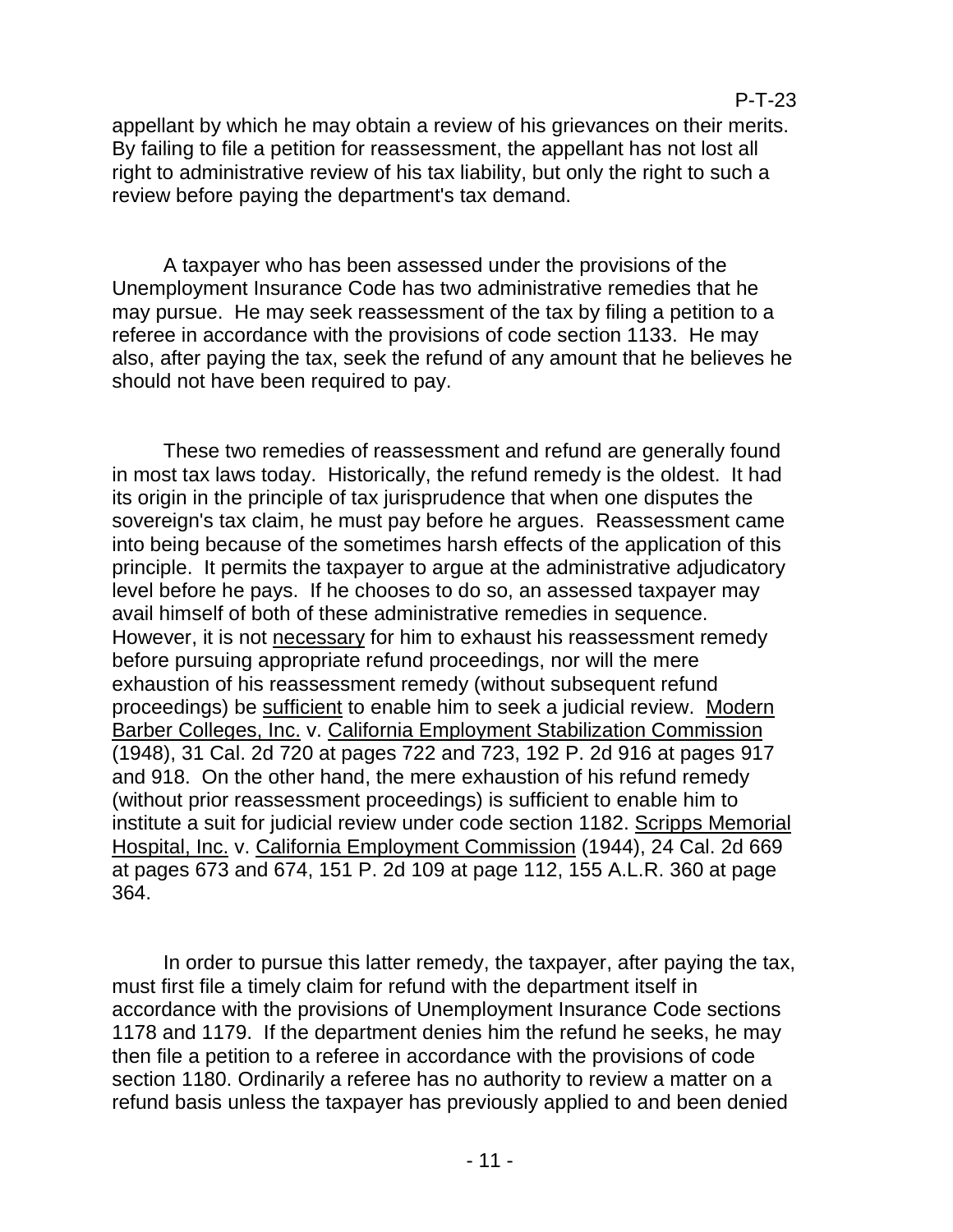a refund by the department. However, in certain special situations set forth in code section 1179.5 this will be deemed to have been done, and in such instances a pending reassessment proceeding will be transformed into a refund proceeding.

The clear separation of these two types of proceedings is important because the assertion of a claim of tax liability (in the form of an assessment) is separated in the administrative sequence from the assertion of an overpayment of taxes (in the form of a claim for refund) by an intervening process of tax collection. It is again a well established principle of tax jurisprudence that the collection of a tax should not be impeded by judicial restraint. In this state there is a specific constitutional provision which embodies this principle and a specific provision of the Unemployment Insurance Code which applies it to employment taxes (California Constitution, Article XIII, section 15; Unemployment Insurance Code section 1851; Modern Barber Colleges, Inc. v. California Employment Stabilization Commission (1948), 31 Cal. 2d 720 at pages 722 to 724, 192 P. 2d 916 at pages 917 and 918; Louis Eckert Brewing Company v. Unemployment Reserves Commission (1941), 47 Cal. App. 2d 844 at pages 845 to 847, 119 P. 2d 227 at page 228.

Essentially the reassessment proceeding serves as a permitted restraint upon tax collection pending a review of the matter by a referee and this Appeals Board. The immediate outcome of such a proceeding to the extent that it is adverse to the petitioner is a final determination only of the department's right to collect and hold the amount in dispute against the taxpayer's will. The unsuccessful taxpayer in a reassessment proceeding is not precluded thereby from further contesting his liability for the tax in subsequent administrative and judicial proceedings after he has paid it. It is only after and in the event that the taxpayer does not avail himself of this opportunity that a reassessment proceeding becomes a final determination on the merits.

The appellant has not complained that it would work a hardship upon him to be compelled to pay the tax first, but that is generally why a taxpayer prefers to petition for reassessment. We must remember, however, that invoking an estoppel against the application of the statutory time limits for filing such a petition can operate in effect to restrain the collection of a tax.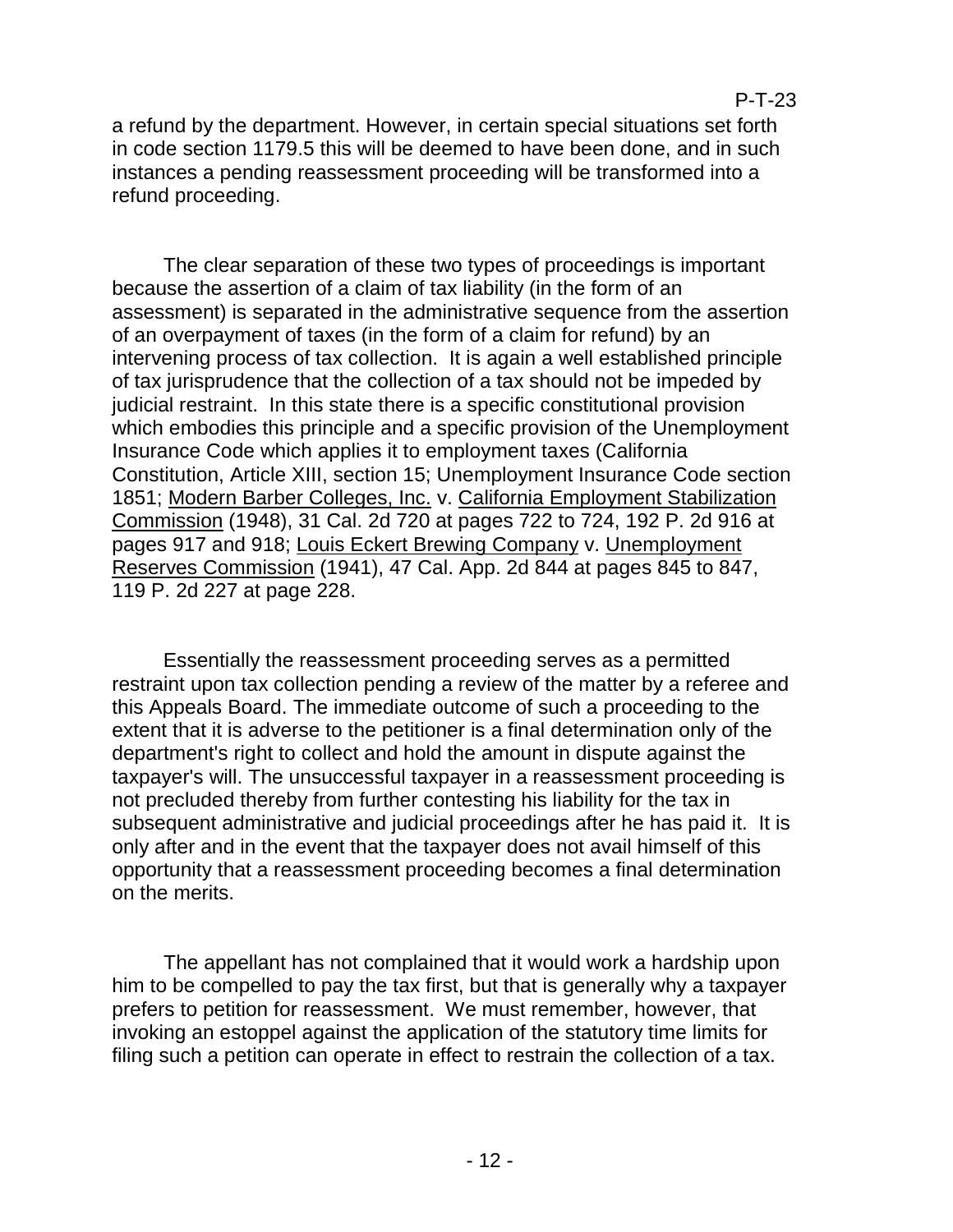In Modern Barber Colleges, Inc. v. California Employment Stabilization Commission (1948), 31 Cal. 2d 720 at page 732, 192 P. 2d 916 at page 923, an appellate court expressed the view that:

"The argument that compliance with the statute may cause hardship in some instances is one which can be addressed only to the legislature."

It seems clear, therefore, that no basis has been shown upon which an estoppel might arise in appellant's favor.

This conclusion may make it unnecessary for us to consider whether the appellant may have a jury trial in these administrative proceedings as he has requested. We might, however, make the following comment upon his request.

There is nothing in the Unemployment Insurance Code, nor to our knowledge in any other statute governing our procedure that makes provisions for jury trials. On the contrary, code section 404 explicitly provides for the appointment of:

". . . impartial referees who shall hear and render a decision in every matter in which a petition is filed with . . . a referee . . ." (emphasis added)

More specifically, code section 1134(a) provides that a referee shall render a decision in a reassessment proceeding. We or our referees would have no authority under the law to impanel a jury, nor any funds that we could use for this purpose. A referee could not delegate to a jury the duty which the Unemployment Insurance Code imposes upon him to decide the matter before him. There is no way in which we, or he, could comply with the appellant's request.

Kenneth Culp Davis in his Administrative Law Treatise states in his section 8.16 (Volume 1, page 594) that:

"The Sixth Amendment requires jury trials in all criminal prosecutions, and the Seventh Amendment requires jury trials